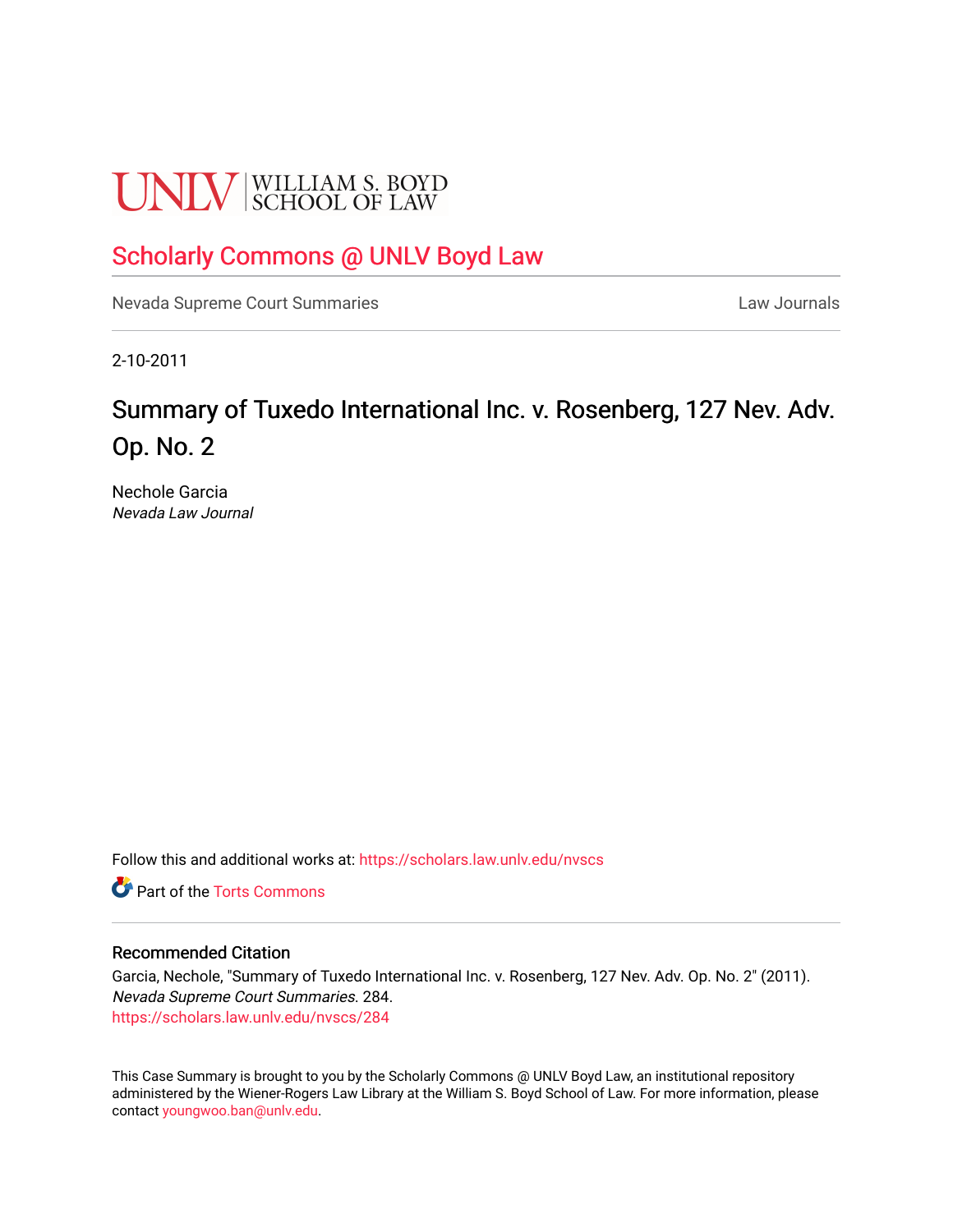## *Tuxedo Int'l Inc. v. Rosenberg*, [1](#page-1-0)27 Nev. Adv. Op. No. 2 (February 10, 2011)<sup>1</sup> TORTS – CHOICE OF LAW AND FORUM

# **Summary**

 Appeal from the Eighth Judicial District Court's dismissal of a complaint that alleged tort claims arising out of a contract containing a forum selection clause.

## **Disposition/Outcome**

 Reversed district court's dismissal and remanded case to district court to re-examine motion to dismiss under new standard articulated by the Nevada Supreme Court.

## **Factual and Procedural History**

 During the spring of 2005, appellant Tuxedo International Incorporated ("Tuxedo") and respondents Michael Rosenberg and Lima Uno (collectively "Rosenberg") had several meetings regarding a possible investment project involving horse book and sports betting in Peru. During these meetings Rosenberg and his associates falsely represented to Tuxedo that he owned approximately 400 slot machine casinos in Peru. According to Tuxedo, these claims of ownership largely influenced Tuxedo's decision to participate in the venture.

 As a result of these meetings, the parties subsequently signed a series of agreements. On June 25, 2005, Tuxedo and Rosenberg signed a memorandum of understanding, which contained a clause that stated the laws of Peru would govern the agreement. It also represented that any disputes would be submitted to arbitration in Peru. Approximately six months later, on December 15, 2005, the parties signed a more extensive agreement that incorporated the memorandum of understanding. The December 15 agreement also included a "Choice of law and forum" clause that declared that the agreement would be "construed, interpreted and enforced according to the laws of Peru." According the agreement, the parties also consented to jurisdiction in Lima, Peru.

On June 12, 2006, the parties signed a third agreement that was between Tuxedo, Rosenberg and a third entity, DGS Systems Corp., and pertained to the transmission of video feeds of horse and dog races. This agreement contained a clause entitled "Governing Law and Jurisdiction" which specified that the agreement would be construed in accordance with the laws of the Country of Peru. Each party also consented to personal jurisdiction in the County of Peru.

 Pursuant to these agreements, Tuxedo paid out over \$650,000 in costs and expenses for locations that never opened. Consequently, in April 2008 Tuxedo filed a complaint in the Eighth Judicial District Court against Rosenberg alleging theft-conversion by fraud and unjust enrichment. Approximately one month later, Rosenberg brought a motion to dismiss, arguing that the complaint should be dismissed because, pursuant to the December 15 agreement, the parties had already agreed that Peru is the proper forum for this dispute. After a hearing on Rosenberg's motion, the district court found the forum selection clauses valid and enforceable,

<span id="page-1-0"></span><sup>&</sup>lt;sup>1</sup> By Nechole Garcia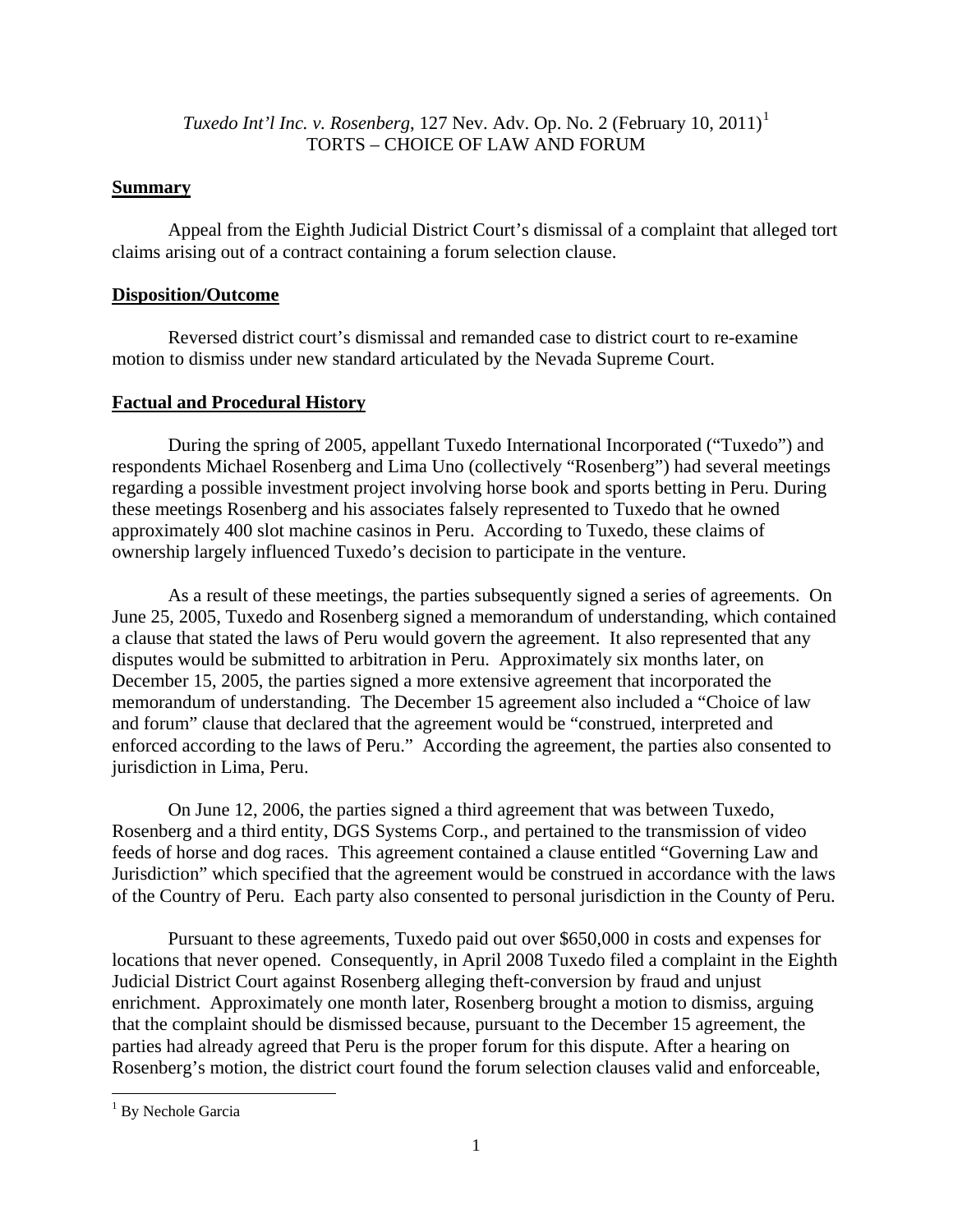and dismissed the complaint. Tuxedo appealed to the Nevada Supreme Court, arguing that the district court erred in enforcing the forum selection clause to preclude its complaint for tort claims.

#### **Discussion**

 The Supreme Court of Nevada first noted that it had not yet addressed whether tort-based causes of action that are indirectly related to a contract are subject to the contract's forum selection clause. The Court next considered the three general approaches courts in different jurisdictions have used to determine whether tort-based claims related to a contract are subject to a forum selection clause: 1) a bright line approach; 2) a rule based approach; and 3) the intent of the parties approach.

#### *The Bright Line Approach*

 Under the bright line approach, if a forum selection clause is otherwise enforceable, then it will be enforced although the plaintiff's complaint alleges a tort-based claim such as fraud in the inducement of the agreement. This approach was used in *American Patriot Insurance Agency v. Mutual Risk Management*, where the Seventh Circuit Court of Appeals rejected an attempt to avoid a forum selection clause on the basis that "a dispute over a contract does not cease to be such merely because instead of charging breach of contract the plaintiff charges a fraudulent breach, or fraudulent inducement, or fraudulent performance."<sup>[2](#page-2-0)</sup>

#### *The Rule Based Approach*

 Within the rule based approach are three different rules used to determine whether a forum selection clause contained in an agreement applies to tort-based claims. The First Circuit uses a "same operative facts" rule, which requires a determination as to whether a plaintiff's cause of action directly concerns the formation or enforcement of the contract containing the forum selection clause.<sup>[3](#page-2-1)</sup> If the contract related tort claims have the same operative facts as a parallel claim for breach of contract, then the forum agreed upon by the parties should hear the claim. The Ninth Circuit rule entails examining "whether resolution of the claims relates to the interpretation of the contract."  $4\,$  $4\,$  If the court cannot adjudicate the tort claims at issue without analyzing whether the parties complied with the contract, they fall within the scope of the forum selection clause. Finally, the Third Circuit rule looks to the relationship between the parties. If the relationship between the parties is contractual, then the forum selection clause is enforceable against a plaintiff's tort claims.<sup>[5](#page-2-3)</sup>

#### *The Intent of the Parties Approach*

 Under the intent of the parties approach, the court attempts to deduce whether the parties intended that the forum selection clause apply to tort-based claims by examining the text of the

<sup>&</sup>lt;sup>2</sup> Am. Patriot Ins. Agency v. Mut. Risk Mgmt., 364 F.3d 884, 889 (7<sup>th</sup> Cir. 2004).

<span id="page-2-1"></span><span id="page-2-0"></span><sup>&</sup>lt;sup>3</sup> Lambert v. Kysar, 983 F.2d 1110, 1122 (1<sup>st</sup> Cir. 1993).

<span id="page-2-2"></span><sup>&</sup>lt;sup>4</sup> Manetti-Farrow, Inc. v.Gucci Am., Inc., 858 F.2d 509, 514 (9<sup>th</sup> Cir. 1988).

<span id="page-2-3"></span> $5$  Coastal Steel v. Tilghman Wheelabrator Ltd., 709 F.3d 190, 203 ( $3<sup>rd</sup>$  Cir. 1983).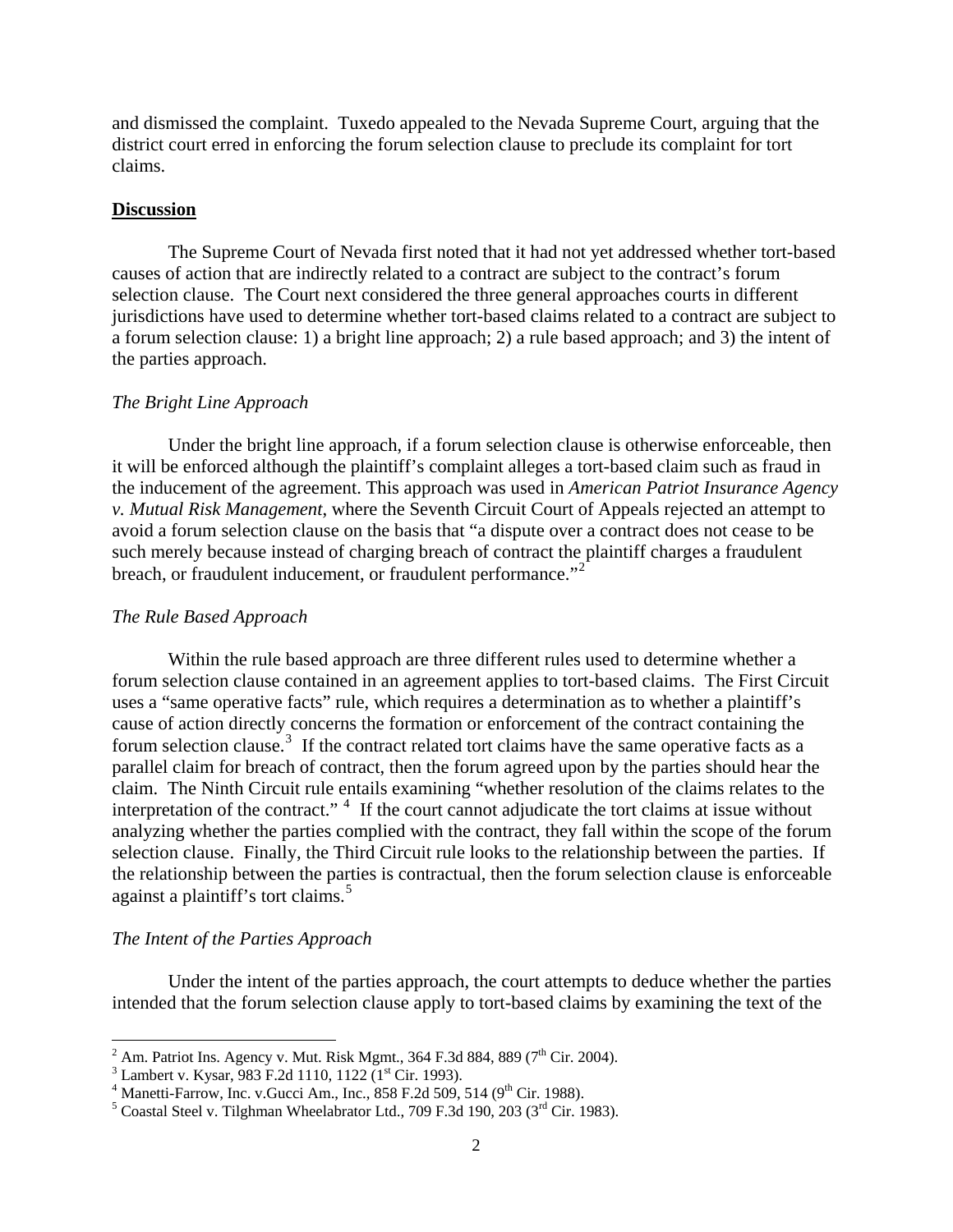forum selection clause and the facts of the case. If the court finds that enforcement of the forum selection clause to tort claims runs contrary to the parties' intentions, then the clause will not be applicable to the claims.

#### *The Best Approach for Nevada Courts*

 The Court noted that it did not find any of the established approaches to be entirely satisfactory. Additionally, it recognized that in selecting an approach for Nevada courts, the Court should focus on the terms of the parties' actual agreement, with the objective of furthering a balance between the parties freedom to contract while also avoiding substantial injustice. It is also important that the selected approach provide consistency and predictability for the parties.

 Next, the Court considered the strengths and weaknesses of each approach, beginning with the bright line approach and Third Circuit rule. The bright line approach, while simplistic, is too inflexible and may lead to substantial injustice. Furthermore, because the approach fails to take into account the actual text of the disputed forum selection clause, it may actually violate the contractual intent of the parties. The Court also found the Third Circuit's rule, based on the relationship between the parties, was essentially the bright line approach in rule form, and therefore equally dissatisfactory.

The Court then examined the remaining two rule based approaches. It found that the First Circuit's "same operative facts" test fails to sufficiently account for the intention of the parties. However, this test can be useful as a secondary factor when the court cannot discern the intentions of the parties. The Court found the Ninth Circuit's rule to be the closest of the rule based approaches to the ideal because it focuses on the actual language of the parties' agreements. However, since the issue of whether tort claims involve questions of compliance should not be the primary concern, this approach is has more utility as a secondary factor.

 Having addressed the bright line and rule based approaches, the Court then turned to the intent of the parties approach. It concluded that the intent of the parties approach represents the best of the various approaches because it emphasizes a determination of the parties' intent, as established through a thorough examination of the text of the contract's forum selection clause. This approach also best fulfills the Court's objective to further the parties' freedom of contract while also examining the individual facts of the case to avoid substantial injustice.

 The Court also conducted a de novo review of the relevant clauses in each of the three agreements and found that the district court failed to recognize two problematic issues. First, although the parties seemed to treat the forum selection clauses found in each of the three agreements as achieving the same ends, the Court found that the language of the agreements indicate the clauses may contain separate and distinct meanings. Second, the language of each of the agreements raises the issue as to which forum selection clause is controlling in this case. Consequently, upon remand the district court should conduct a thorough review of the language in each provision to determine which clause is controlling, and then thoroughly examine the controlling clause to discern the intent of the parties.